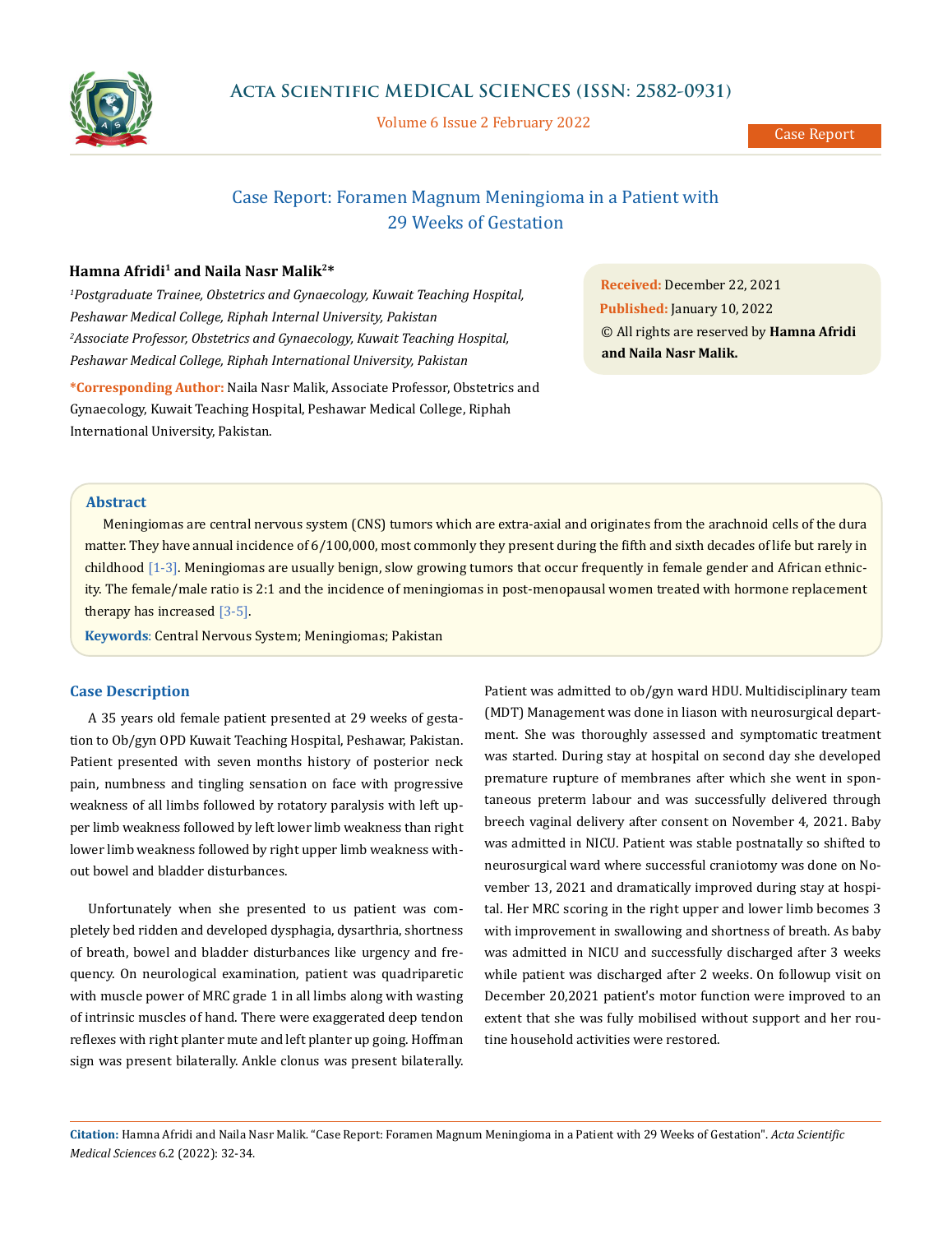#### **Discussion**

Foramen magnum meningiomas are slow growing tumors with indolent course. They present with quadriparesis, sensory abnormalities, ataxia and dysfuction of cranial nerves IX to XII. Our patient also presented with quadriparesis and sensory abnormalities. The classic presentation of FMM is initial weakness in the ipsilateral arm followed by ipsilateral leg, then contraleral leg and arm and also craniocervical junction compression <sup>7</sup> .Our patient also presented with severe posterior neck pain. Other signs that may include is wasting of intrinsic muscles of hands, sternocleidomastoid or trapezius muscle. Our patient had classical presentation of rotatory paralysis of limbs which was developed in a time period of 7 months. Our patient also developed bowel and bladder manifestation.

Foramen magnum meningioma (FMM) was first described in 1872. In 1922 first publication described the surgical removal [5]. The tumor is called foramen magnum meningioma if it originates in the region bounded anteriorly by the lower third of the clivus and the upper edge of the body of C2, laterally by the jugular tubercles and the upper aspect of the C1 laminas, posteriorly by the anterior edge of the squamous occipital bone and C2 spinous process. 90% of FMMs are located ventrally or ventrolaterally  $[4]$ .

FMMs are usually intradural.10% have an extradural extension and a few are completely extradural. Based on MRI examination, FMMs can be classified according to the insertion on the dura, so it is anterior if it arises bilaterally of the anterior midline, lateral if insertion is between the midline and the dentate ligament and postero-lateral if insertion is posterior to the dentate ligament. Anterior FMMs displace the neuroaxis posteriorly, lateral displace the neuroaxis postero-laterally and postero-lateral displace the neuroaxis ventrolaterally  $[8,9]$ . Extradural meningiomas at the foramen magnum are less common than intradural tumors. In toto removal of the tumor is very difficult due to their invasive nature  $[9]$ . If tumor originates below the vertebra artery(VA) cranial nerves are displaced cranially and if originates above the VA the cranial nerve goes in variable location so dissection must be carried out meticulously to prevent injury. Many recommend vascular imaging like CTA, MRA, or conventional angiography preoperatively to evaluate arterial feeders, venous drainage, and the extent of vascular involvement. In particular, defining the V3 and V4 segments of the vertebral artery along with the origin of the PICA will aid in operative planning and the avoidance of complications [9].

The incidence of atypical meningioma is 8% and it is on rise [10]. From the study of Pamir., *et al*. there were 22 cases of foramen magnum meningioma that were operated from January 1990 to 2003 and only one case of atypical meningioma among them  $[11]$ . The role of post operative radiation therapy for atypical meningioma is controversial. Further it is concluded that there is no difference between surgery with radiation when compare to surgery alone [10,12,13]. After gross total resection it is concluded from literature that radiotherapy has no role in atypical meningioma recurrence prevention [14-17].

## **Conclusion**

Foramen magnum meningiomas is a rare disease. It presents with classical feature of rotatory paralysis. There is dramatic improvement in patient's condition after surgical decompression of foramen magnum. Typical meningiomas are the most commonly documented FMMs in the literature but atypical meningioma is also an entity that is rare and it should always be considered whenever histological diagnosis is concerned.

### **Bibliography**

- 1. Akalan N., *et al*[. "Benign extramedullary tumors in the fora](https://nimhans.ac.in/wp-content/uploads/2020/10/7.-Benign-Extramedullary-Foramen-Magnum-Tumours_49-54.pdf)men magnum region". *[Clinical Neurology and Neurosurgery](https://nimhans.ac.in/wp-content/uploads/2020/10/7.-Benign-Extramedullary-Foramen-Magnum-Tumours_49-54.pdf)*  [96.4 \(1994\): 284-289.](https://nimhans.ac.in/wp-content/uploads/2020/10/7.-Benign-Extramedullary-Foramen-Magnum-Tumours_49-54.pdf)
- 2. Wara WM., *et al*[. "Radiation therapy of meningiomas".](https://www.ajronline.org/doi/pdf/10.2214/ajr.123.3.453) *Ame[rican Journal of Roentgenology Radium Therapy and Nuclear](https://www.ajronline.org/doi/pdf/10.2214/ajr.123.3.453)  Medicine* [123 \(1975\): 453-458.](https://www.ajronline.org/doi/pdf/10.2214/ajr.123.3.453)
- 3. Meyer FB., *et al*[. "Benign tumors of the foramen magnum".](https://pubmed.ncbi.nlm.nih.gov/6726388/)  *[Journal of Neurosurgery](https://pubmed.ncbi.nlm.nih.gov/6726388/)* 61.1 (1984): 136-142.
- 4. Arnautovic KI., *et al*[. "Ventral foramen magnum meninigio](https://pubmed.ncbi.nlm.nih.gov/10616061/)mas". *[Journal of Neurosurgery](https://pubmed.ncbi.nlm.nih.gov/10616061/)* 92 (2000): 71-80.
- 5. Colli BO., *et al*[. "Foramen magnum meningiomas: surgical tre](https://pubmed.ncbi.nlm.nih.gov/25054986/)[atment in a single public institution in a developing country".](https://pubmed.ncbi.nlm.nih.gov/25054986/)  *[Arquivos de Neuro-Psiquiatria](https://pubmed.ncbi.nlm.nih.gov/25054986/)* 72.7 (2014): 528-537.
- 6. Nakamura M., *et al*[. "Long-term surgical outcomes of spinal](https://pubmed.ncbi.nlm.nih.gov/22146282/)  meningiomas". *Spine* [37.10 \(2012\): E617-E623.](https://pubmed.ncbi.nlm.nih.gov/22146282/)
- 7. Flores BC., *et al*[. "The far-lateral approach for foramen mag](https://thejns.org/focus/view/journals/neurosurg-focus/35/6/article-pE12.xml)num meningiomas". *[Neurosurgery Focus](https://thejns.org/focus/view/journals/neurosurg-focus/35/6/article-pE12.xml)* 35.6 (2013): E12.
- 8. Talacchi A., *et al*[. "Surgical management of ventral and vent](https://pubmed.ncbi.nlm.nih.gov/22430127/)[rolateral foramen magnum meningiomas: report on a 64-case](https://pubmed.ncbi.nlm.nih.gov/22430127/)  [series and review of the literature".](https://pubmed.ncbi.nlm.nih.gov/22430127/) *Neurosurgery Review* 35.3 [\(2012\): 359-367.](https://pubmed.ncbi.nlm.nih.gov/22430127/)

33

**Citation:** Hamna Afridi and Naila Nasr Malik*.* "Case Report: Foramen Magnum Meningioma in a Patient with 29 Weeks of Gestation". *Acta Scientific Medical Sciences* 6.2 (2022): 32-34.